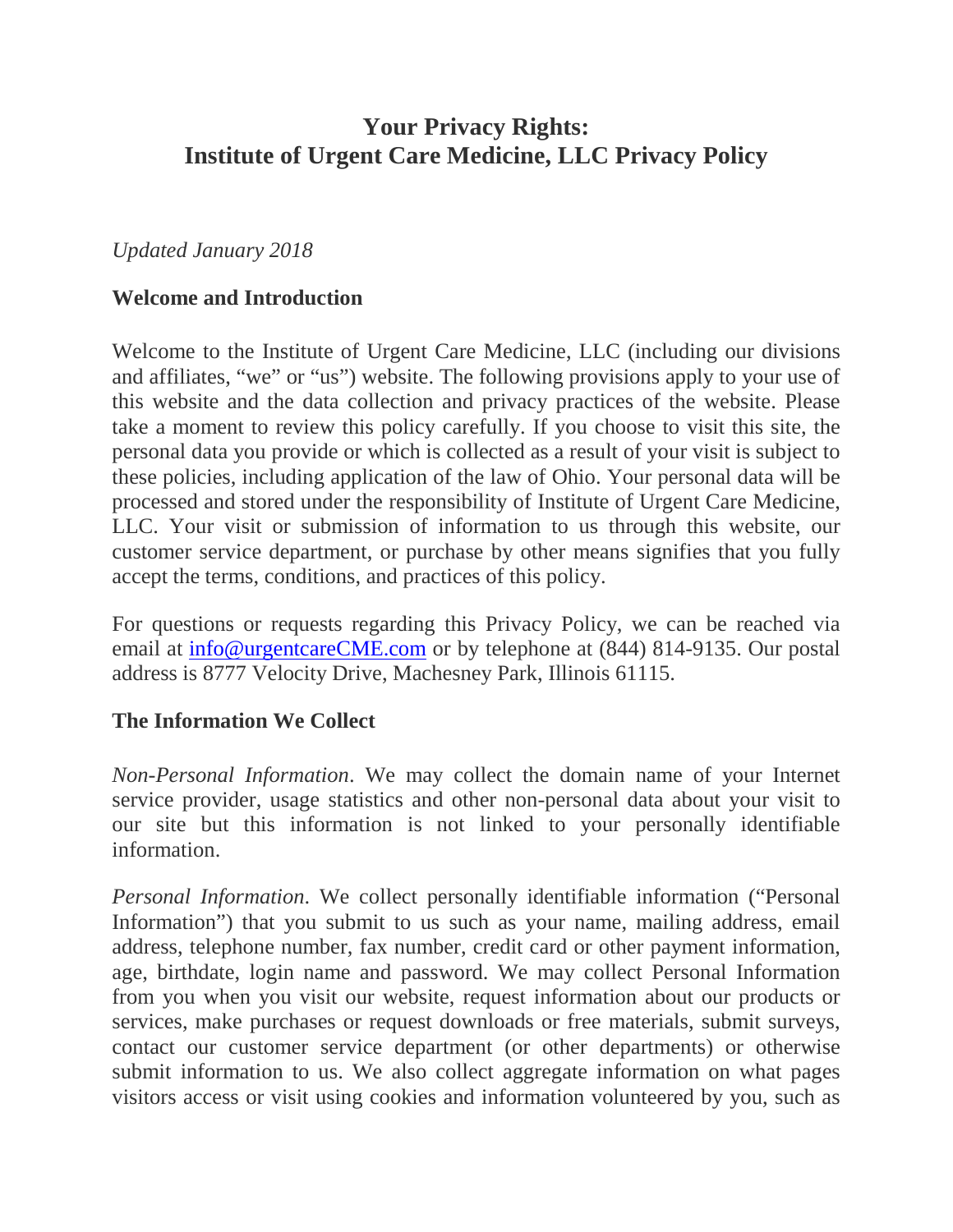survey information and/or site registrations. We may also obtain information about you from other sources, such as companies that update and verify email and physical addresses, for the purpose of updating and enhancing our files. Access to certain areas of our site and certain functions, such as purchasing products, may be limited to those visitors who provide us with required Personal Information.

### **How We Use the Information We Collect**

We may use the information we collect, including IP addresses, to:

- Develop, enforce and perform a purchase and sale contract of products you have purchased or downloaded from this website;
- Analyze trends and use of content on our site;
- Administer our site:
- Contact you in response to your contact;
- Provide order status or feedback request from you;
- Provide services or products or complete transactions that you request;
- Analyze and improve our site's content and functionality for each visitor;
- Allow access to limited entry areas of the website;
- Track user movements and interaction with content on our site;
- Gather broad demographic information for use on an aggregated basis; and
- Notify visitors about updates to our website, Terms of Use; Privacy Policy and product offerings.

If you supply us with your postal address and opt in to receive such information, you may receive periodic mailings from us with information on new products and services. Visitors who supply us with their telephone numbers and opt in to receive calls may receive telephone contact from us with information regarding new products and services.

Visitors who supply us with their email address may receive email from us with information regarding new products and services. Additionally, we may share Personal Information with our business partners to facilitate our provision of goods or services requested by the visitor and, if you opt in, we may share your Personal Information with affiliates, strategic partners, agents, third party marketers or other parties who are offering products or services that we believe may be of service or interest to you, or who may contact you with an offer or advertisement, or they may use such information for research or business purposes (such as analyzing usage data of our website), or other purposes as may be disclosed to you.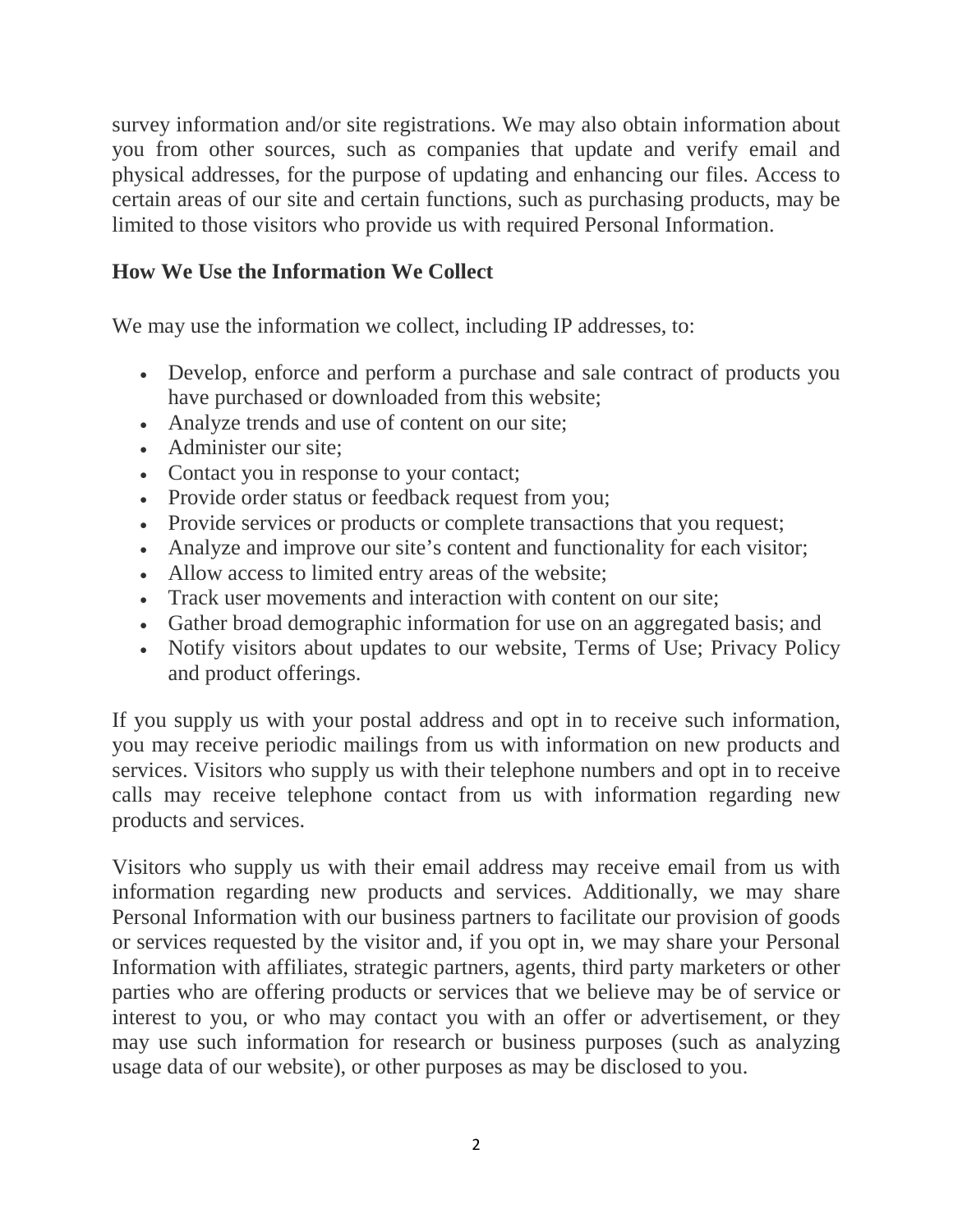#### **Disclosure of Personal Information**

To help us provide you with superior service, timely completion of purchases and returns, as well as accurate shipments, we may share certain information relating to you within the Institute of Urgent Care Medicine, LLC. corporate family of entities. We may also share certain Personal Information with strategic, cobranded, or joint partners and with third party processors and vendors, as necessary, to process your orders or requests and otherwise administer the account (however, we will only share credit or debit card information as required to effectively process your credit or debit card payment), or to analyze trends and use of our website. These entities help us provide many important services to you, such as extending credit, fulfilling and shipping orders, providing customer service and performing customer satisfaction surveys. We also may share information with third parties to verify information collected from you in order to protect against potential fraud, and we may receive Personal Information about you from these parties. Your election to opt-out of the data sharing in the section entitled "How to Opt Out of Future Communications" is not an opt-out for the data sharing described in this paragraph.

On occasion, we may be (or have a good faith belief that we are) required by law or litigation to disclose Personal Information pertaining to you. We may also disclose such information if we determine that for national security, law enforcement, or other issues of public importance or safety, disclosure is necessary. At times, we may share Personal Information in aggregate, anonymized so that no one individual can be identified.

We may also transfer Personal Information to a third party as a result of a sale or acquisition, merger, or bankruptcy involving us.

If you choose to provide us with personally identifiable information, we may transfer that information to our affiliates and subsidiaries or to other third parties, across borders, and from your country or jurisdiction to other countries or jurisdictions around the world. If you are visiting from the European Union or other regions with laws governing data collection and use that may differ from U.S. law, please note that you are transferring your personally identifiable information to the United States which does not have the same data protection laws as the EU and by providing your personally identifiable information you consent to (a) the use of your personally identifiable information for the uses identified above in accordance with this Privacy Policy; and (b) the transfer of your personally identifiable information to the United States as indicated above.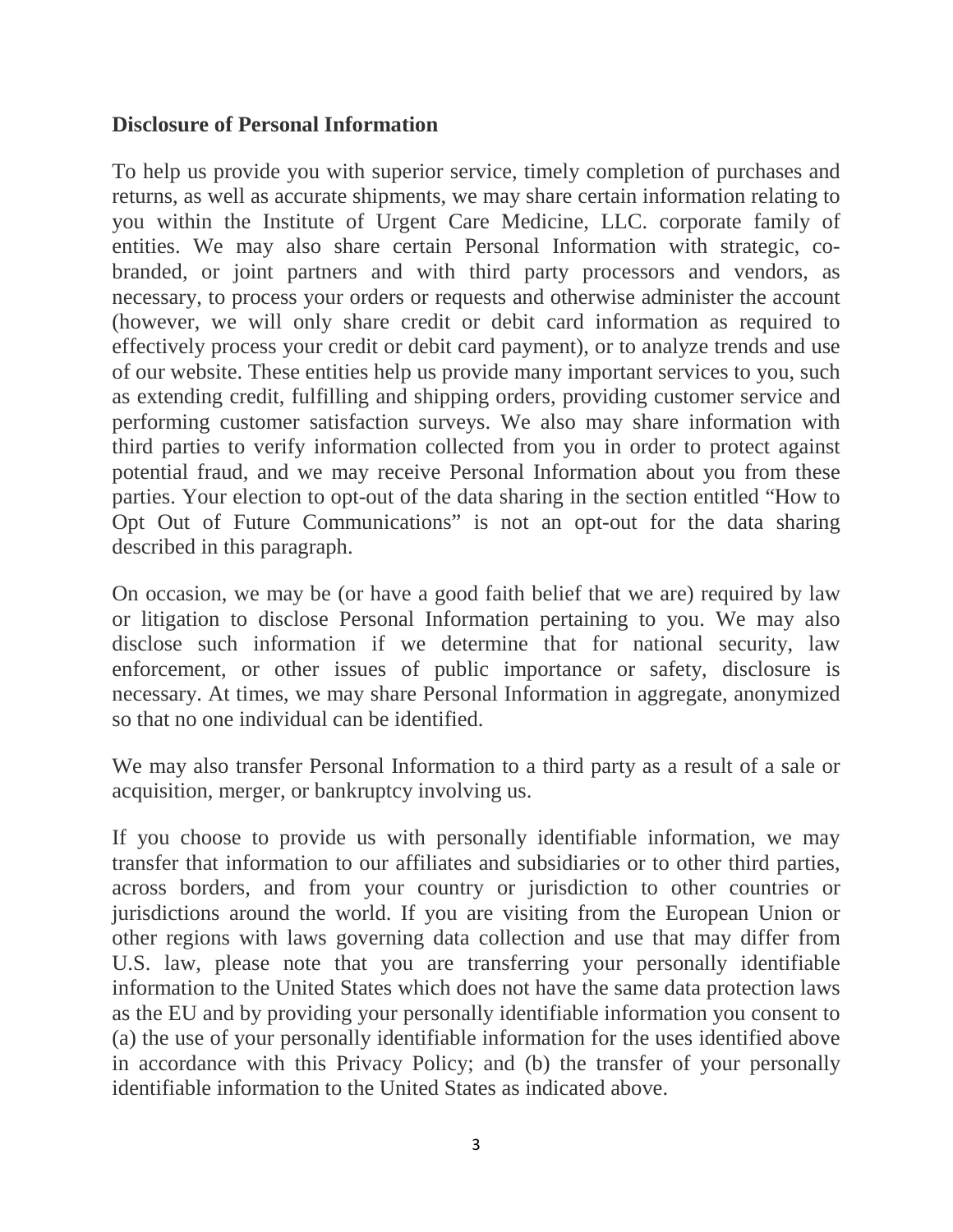#### **Independent Contractors**

From time to time, we may use certain independent contractors and other third parties to operate components of our site, fulfill orders, or assist us in operating or improving our site. In this capacity, we may allow these independent contractors and third parties to collect the information described in this Privacy Policy for us.

### **How to Opt Out of Future Communications**

If you would like to opt-out of receiving marketing communications from us or our partners in the future, please let us know by visiting us at www.urgentcareCME.com/unsubscribe.cfm. (Unsubscribe links are also included at the bottom of marketing and promotional emails.) Please note: unsubscribing from marketing and promotional communications will not prevent us from sending you communications about items, products, or services that you have previously purchased (such as information about product upgrades or recalls) or to inform you about other issues relating to our existing relationship with you, including but not limited to, confirming an order, updating you on order status, and informing you about changes to this Privacy Policy.

### **Accessing or Correcting Your Information**

Upon request we provide site visitors with access to all Personal Information, including proprietary information, which we maintain about them. Visitors can access this information through their account, if applicable, or by sending an email to us at the above address. In order to allow access to or change any Personal Information or in order to respond to a request from you to delete your Personal Information, we may require additional information to confirm the identity of the visitor requesting access or an amendment.

#### **Cookies**

"Cookies" are alphanumeric identifiers that we transfer to your computer's hard drive through your web browser. They enable our systems to recognize you through your browser, when you log on, and to provide you certain personalized features, including the storage of items in your shopping cart in between visits.

Like most other companies that engage in online commerce, we use "cookies" and other technologies to identify which parts of our website are the most popular, how easily our website is navigated, and how much time our customers spend in each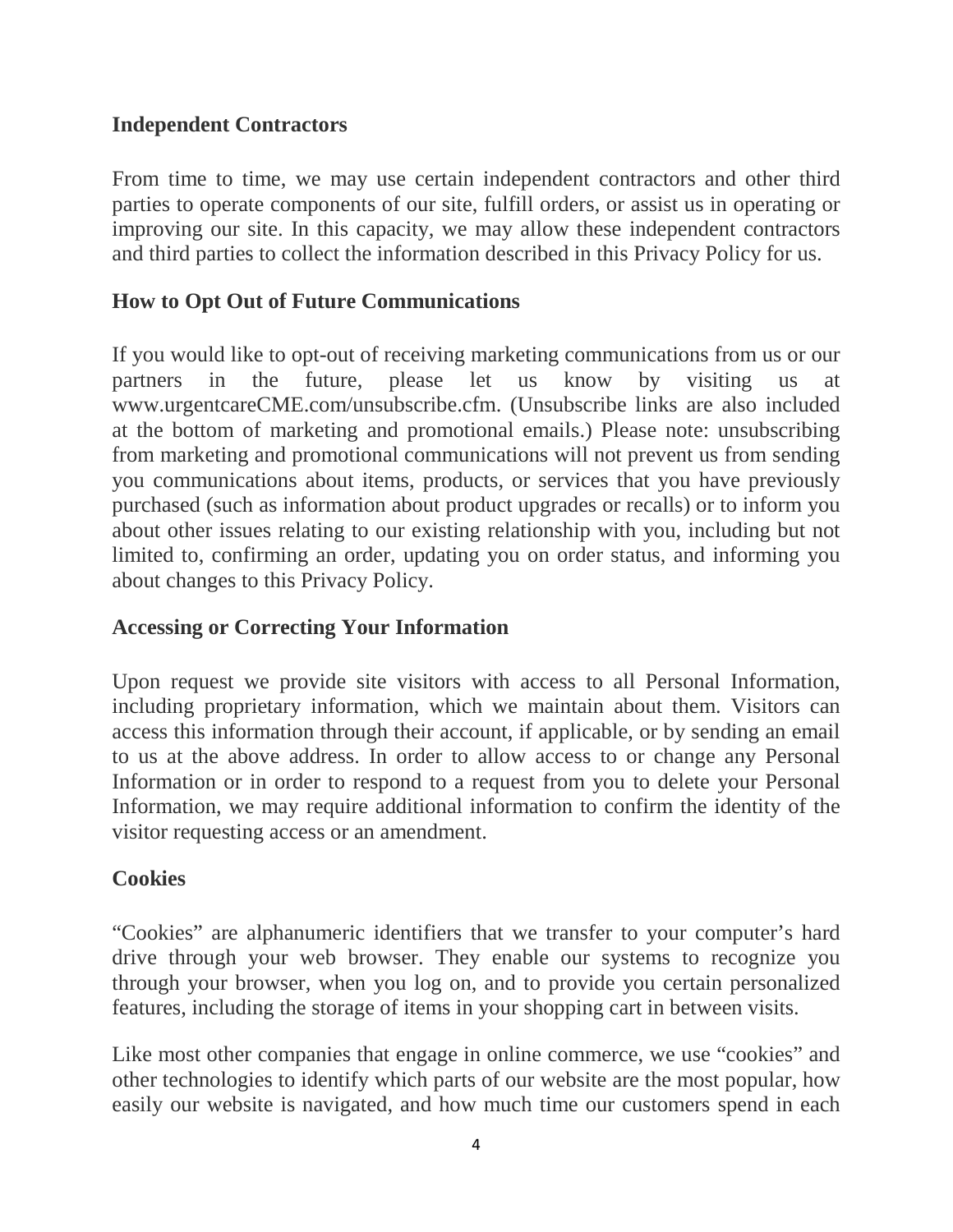section. This is standard practice with many similar companies, and it helps us structure our website to meet your unique needs and make our website friendlier. Among other uses, cookies also help us customize your experience with us, by enabling us to remember what products you may have looked at previously, identify who you are so that we can customize a greeting for you, and so we can personalize our other, sometimes unrelated, interactions with you. You may, of course, choose to disable the cookies, but, if you do, certain functions or areas of our website will become unavailable to you as a result.

Some of our email or electronic communications to you may include a "clickthrough URL" linked to a particular page on our website. By clicking on one of these URLs, you will automatically enter our website. Our systems track this information to gauge the effectiveness of our email communications and your level of interest in particular areas. You may avoid having this information collected by avoiding clicking on URL links in our communications. Please note, that we will NEVER send you an email with an embedded link that asks for your password or any financial or account information; passwords are for your protection. If you EVER receive such an email, please contact us immediately using the contact information provided above.

We also use pixel tags to identify what pages of our website are visited most frequently and to evaluate the effectiveness of the search functions on our website.

### **Do Not Track**

This website does not respond to Do Not Track signals.

### **Ad Servers**

We may have relationships with ad server companies. If you click on those ads, you may be taken to a third party website. We have no responsibility for or control over the content of any third party sites, the third party ads provided on our site, or the privacy policies that control third party sites and ads. You click on those ads at your own risk.

### **Security**

When we transfer and receive certain types of financial information such as credit card numbers during the order checkout process, we redirect visitors to a secure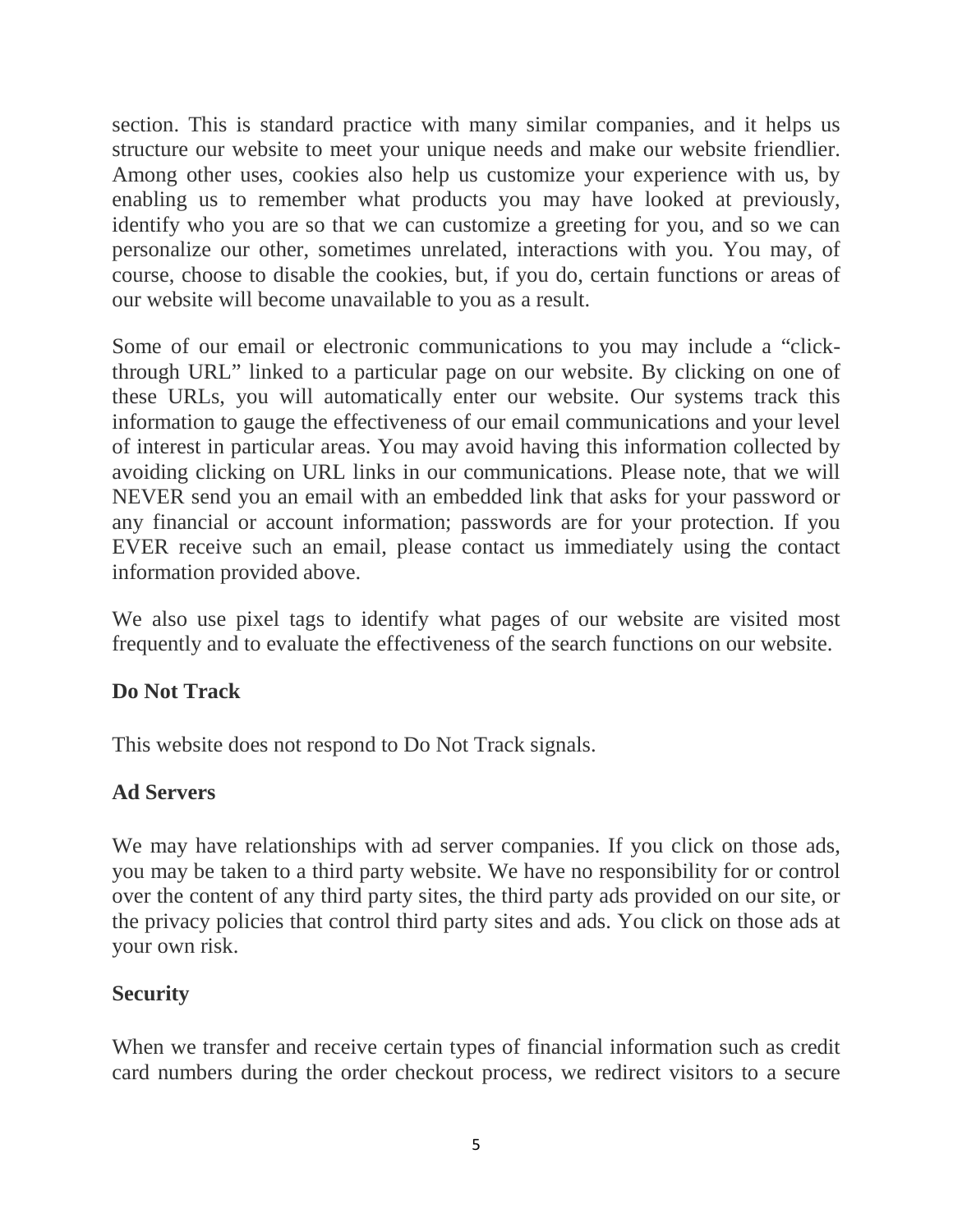server. Institute of Urgent Care Medicine, LLC follows Payment Card Industry (PCI) standards in the handling of your credit card information.

We use Secure Sockets Layer (SSL) encryption on all website pages where Personal Information appears or is collected. If you wish to make a purchase from our website, you must use an SSL-enabled browser (for example, Firefox, Internet Explorer, or Safari). We use 128bit encryption in our SSL sessions to protect personal customer information, including credit card information transmitted to our website for making purchases.

For Institute of Urgent Care Medicine, LLC website to which you have an account login and password, you can help us protect your Personal Information by keeping your account password confidential at all times and by not sharing it with any other person. You should also change your password frequently and be sure to use a combination of letters and numbers.

Unfortunately, no security system can be guaranteed to be 100% secure. Accordingly, we cannot guarantee the security of your information and cannot assume liability for improper access to it. By using any service we provide, including our website and user interfaces, or providing information to us through any means, you agree that we can communicate with you electronically regarding security, privacy, and administrative issues relating to your use of any such service or our website.

### **Information You Make Publicly Available**

You should be aware that information (including your name, email address, address, or phone number) provided by you in a posting on the website or any public page, bulletin board or social media site or function is available (even after you stop participating on the website) to any other individual who has access to that same website and may be used by another individual in a manner unintended by you, including as a target for unsolicited communications. You should therefore treat any information provided by you in the content of a submission or post to the website as public information. For this reason, we urge you to act cautiously in providing any such information in your submissions or posts, as we are not liable for any use or misuse by an individual user of the information you provide in a submission or post.

### **Children's Privacy**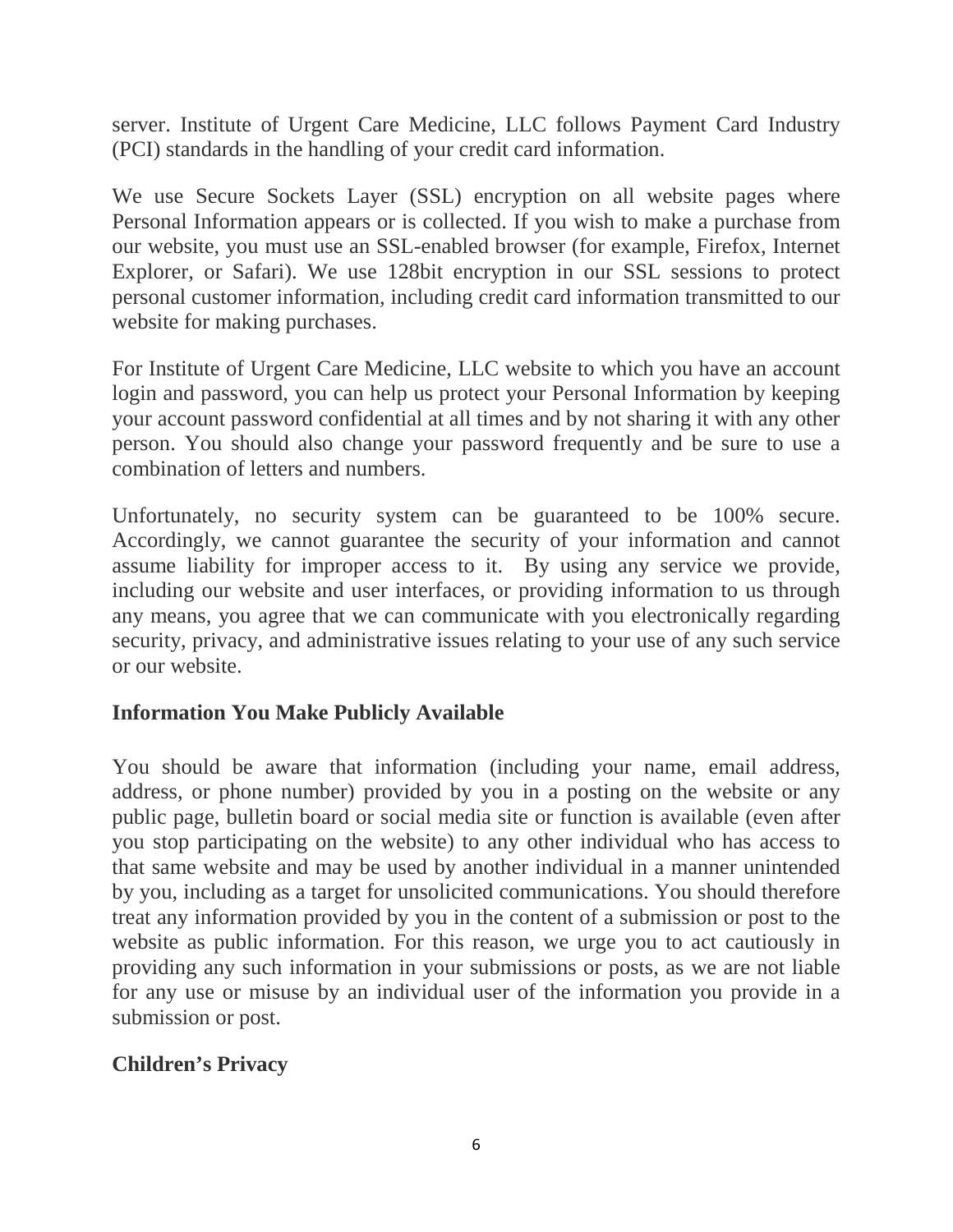Our site is not directed to children under the age of 13 and Institute of Urgent Care Medicine, LLC does not knowingly collect or maintain information on children under the age of 13. If you are under the age of 13, please do not submit Personal Information to us. If you are the parent or guardian of a child age 13 or under who has provided us with Personal Information and you would like that information removed, please contact us at the address or email address provided above.

# **Changes to Privacy Policy**

Institute of Urgent Care Medicine, LLC reserves the right to change the content of its website and of this Privacy Policy at any time and at its sole discretion. For example, from time to time, we may use customer information for new, unanticipated uses not disclosed in our previous Privacy Policy notices. We will provide notice of changes to our Privacy Policy, but please check these policies frequently for changes. A visitor is bound by any changes to the policy when you visit or use our site after those changes have been posted. Unless stated otherwise, these policies apply to any information provided by you and stored in our records.

## **Visitors From Outside of the United States**

This Privacy Policy applies to all visitors in the United States and to visitors from outside the United States to the extent allowed by applicable law. This site and the servers upon which it is hosted are located in the United States. All matters and material related to this site are governed by the laws of the State of Ohio in the United States. Any personal data that visitors outside of the United States provide via this site will be transferred to the United States, and by visiting this site and submitting personal data, you authorize this transfer and submit to Ohio jurisdiction.

# **Third Party Sites**

This Privacy Policy applies only to this website. Other websites we own and websites owned or operated by third parties may contain different privacy policies and practices. This Privacy Policy does not apply to any other person, entity, organization, or website to or from which the website links or is linked. Visitors are strongly encouraged to read and regularly review posted privacy policies on all websites, whether or not owned by us or affiliated with the site.